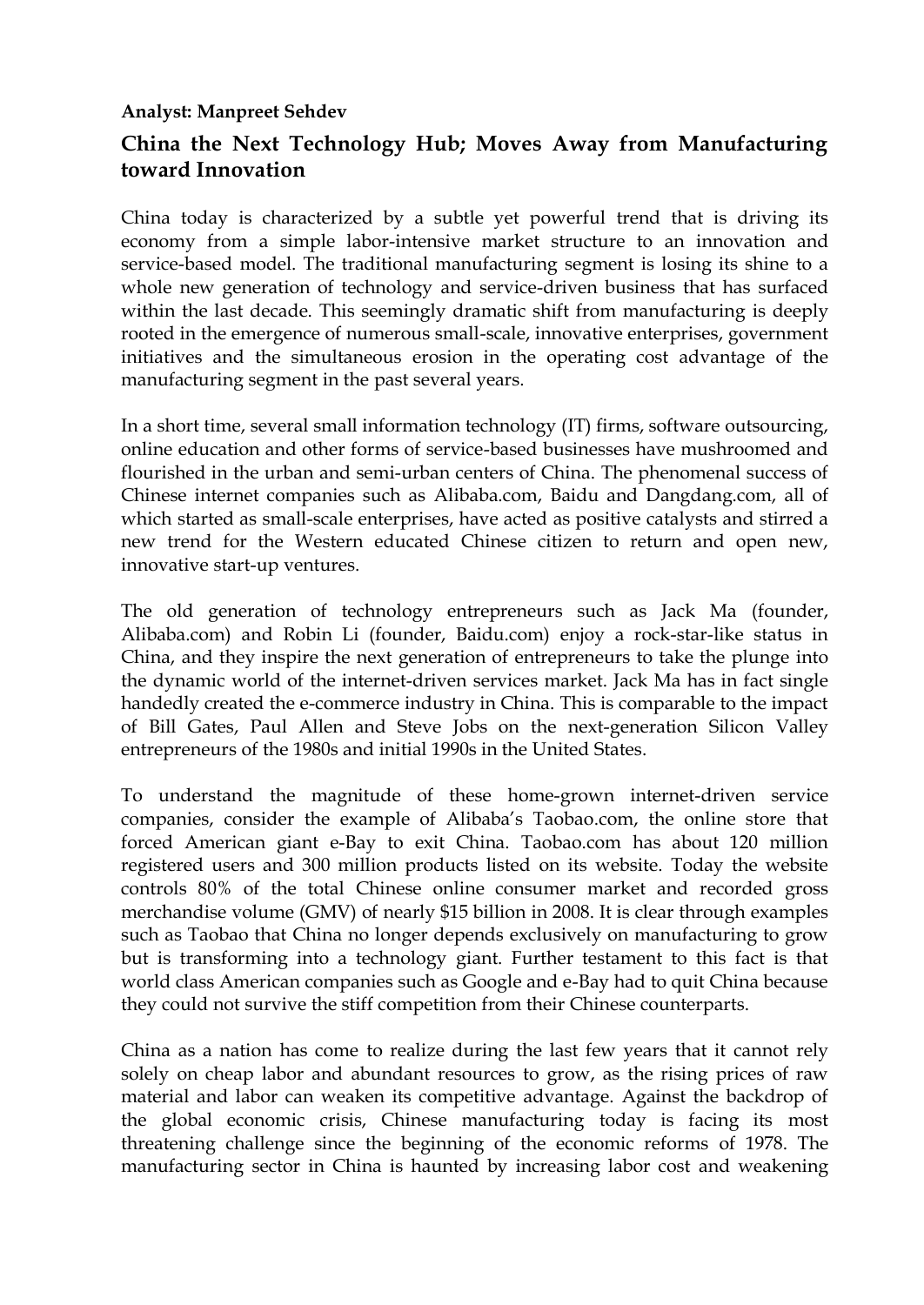global demand. Low-cost production has been the main driving factor for the manufacturing boom in China for the last two decades, but that has been changing. According to the Deloitte Review 2009 report, in the last ten years (1998–2007) wages have been increasing at an annual rate of 11.8% in Shanghai, steadily eroding the China's low labor cost advantage. While increasing labor cost is the main issue, other factors such as rising real estate prices and fuel costs also play a role. Combined, these factors threaten to pull down the growth rate in the manufacturing segment.

At the same time, China has opened itself to new avenues of sustained growth in the form of services outsourcing and technology-based businesses. The government has been supportive and decisive in creating an environment for technology-driven businesses. China is one of the few countries in the world that has invested heavily in its infrastructure and now is poised to leverage that investment and build a robust services economy driven by information technology.

The People's Republic of China, in its blueprint for economic progress, the 11th fiveyear plan (2006–2010), has given a boost to this marriage of the manufacturing segment and services sector. To motivate the Chinese outsourcing industry, a \$1 billion initiative called "1000-100-10 project" has been launched by the Ministry of Commerce. The aim of this initiative is to build 10 cities as outsourcing bases that will attract 100 international corporate customers to bring their outsourcing businesses to China and, at the same time, to develop 1,000 outsourcing vendors by the year 2010. This clearly reflects China's level of commitment and investment to becoming a significant outsourcing destination on the world map.

Lured by huge outsourcing opportunities, many foreign companies such as Indian software giant Tata Consultancy Services (TCS) have established their outsourcing divisions in China. As the focus of Chinese economic policies has shifted towards the services industry, the government now is promoting innovation through various channels such as offering tax-initiatives and other financial support. The government's budget for research and development has increased considerably in the last five years to encourage innovation-based businesses. The share of the services sector in China's total gross domestic product (GDP) is expected to increase to 43.3% by 2010 from 40.3% in 2005. Factors such as a vast talent pool, significant investment by the government and corporate segments, robust infrastructure and emergence of a home-grown entrepreneurial culture have caused a paradigm shift in favor of servicedriven businesses.

As China moves away from manufacturing, it is the small cap companies that are driving the market rather than the big multi national companies (MNCs). The failure of e-Bay has well illustrated that size does not matter in China. There is a new generation of Chinese entrepreneurs ready to storm the market. In addition to software, internet and outsourcing, online education, biotechnology and solar industries have also emerged as new venues for small players in the new-age China. For example, small technology start-ups such as Askyaya.com and Dign9.com (both on-line comparison shopping websites) have crowded the Chinese internet space in the last five to seven years. Today, it is technology companies such as PingCo.com